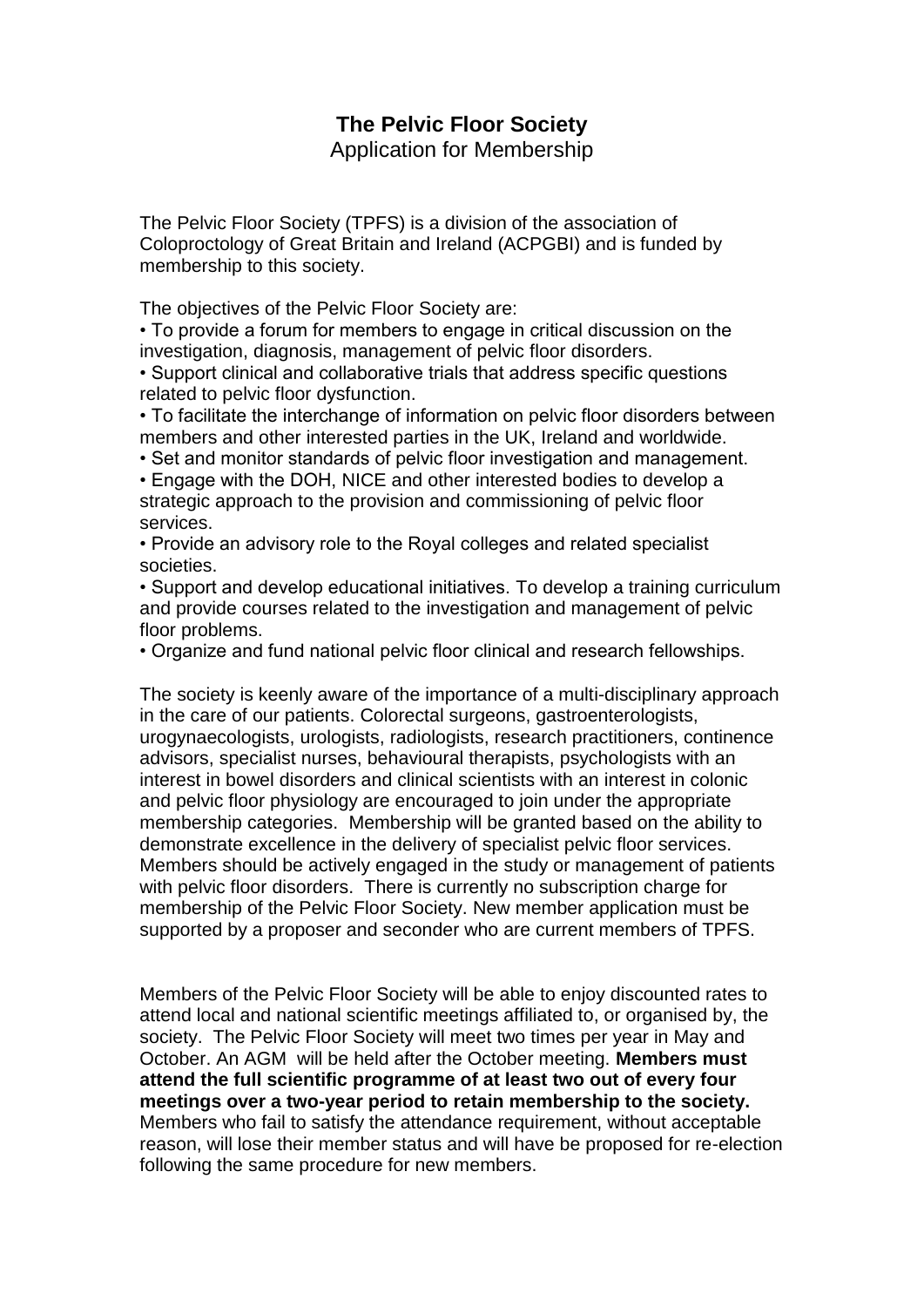

## **Membership Categories**

(subscription year runs from 1st January to 31st December)

*Ordinary membership* applies to medical practitioners on the specialist registrar, associate specialists in any discipline related to pelvic floor disorders, non-medically qualified scientists holding a permanent appointment in the UK or Ireland and doctors in long-term locum consultant posts in the UK or Ireland (> 1 year), all of whom have a demonstrable interest in the diagnosis and management of pelvic floor disorders. Ordinary members will have full voting rights and will be required to attend two out of every four national meetings.

*Affiliate membership* applies to specialist nurses, behavioural therapists, physiotherapists, clinical scientists, staff grades and other technicians working in the field of pelvic floor disorders. Members have full voting rights and will be required to attend two out of every four national meetings.

*Associate membership* applies to medical practitioners in training appointments who have a special interest in pelvic floor disorders. They will have no voting rights and have no requirement to attend regular meetings.

*Senior membership* applies to those aged over the age of 60 that no longer wish to be ordinary members. Senior members will have no requirement to attend regular meetings but will give up their voting rights in doing so. They will however be able to propose new members to the society.

*Overseas membership* applies to duly registered medical practitioners residing and practicing outside the UK and Ireland, who have a demonstrable interest in pelvic floor disorders. Overseas members will have no requirement to attend regular meetings and will have no voting rights although they will be able to propose new members to the society.